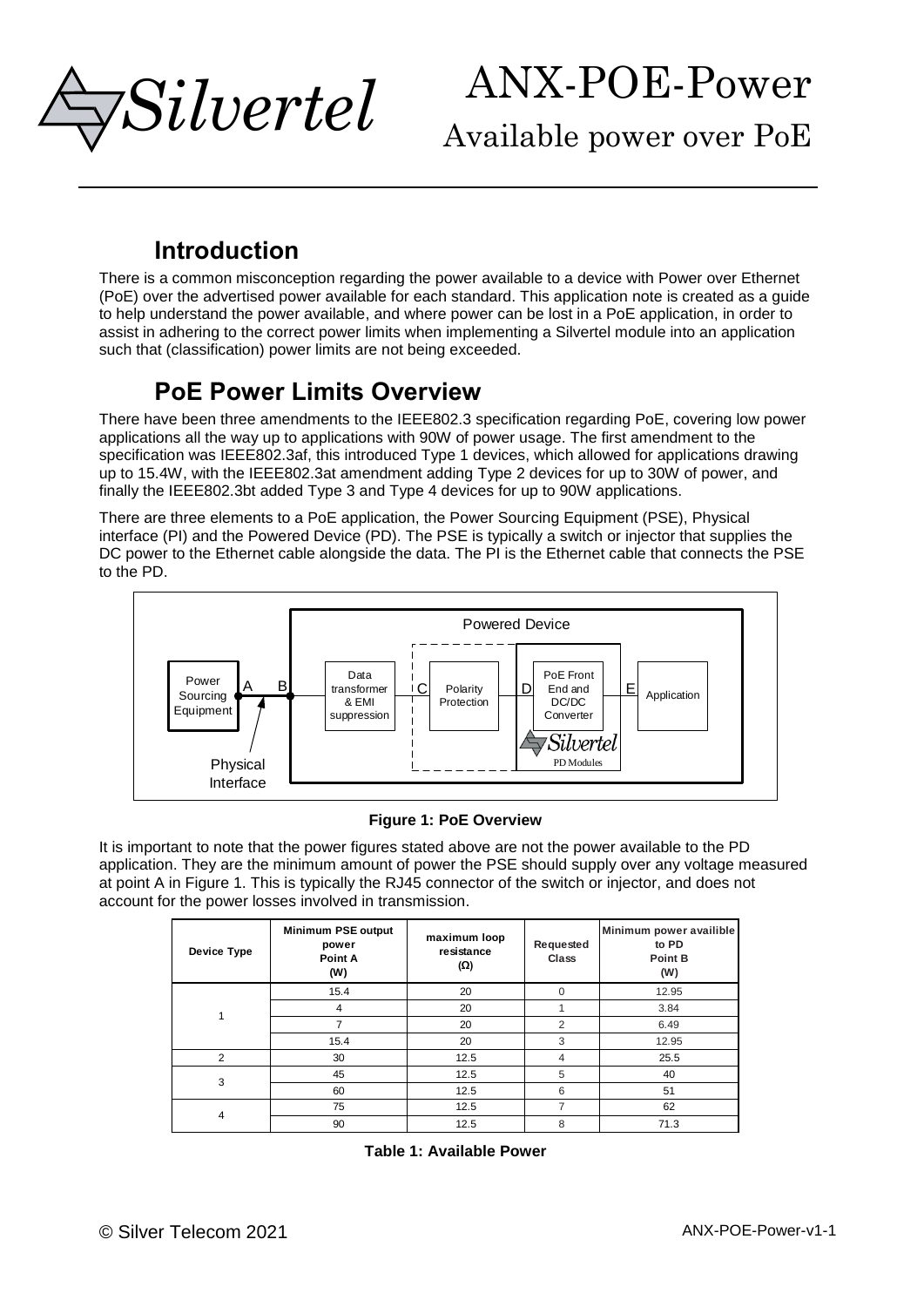

Available power over PoE

[Table 1](#page-0-1) shows the guaranteed power available for each requested class at Point B in [Figure 1,](#page-0-0) which is normally the RJ45 connector to the designed application device. This power available is calculated by using the minimum continuous supply voltage allowed for a PSE, of the given Type, over 100m of cable with the worst loop resistance allowable by the specification. In a real world situation, there will be more power available to the PD, as the cable resistance will be lower, the PSE may be outputting a higher voltage and the PSE may allow for a greater than minimum power to be drawn consistently. It is strongly recommended for reliable operation that any device being designed should only draw up to this guaranteed available power for any given class.

What follows is an explanation of each stage where power can be lost in a PoE application and some general principles for reducing loss.

### **Transmission Losses**

In the first iteration of PoE, the cabling was rated to have a maximum pairset resistance of 20Ω for 100 metres of cable, this is the combined resistance for pairs 1-2 in series with pairs 3-6 (or 4-5 and 7-8 for Alt B operation). The maximum DC current in a type 1 system is 350mA; as a result up to 0.350<sup>2</sup> x 20 = 2.45W can be lost in the cable. This is where the 12.95W minimum available power for a class 3 device from [Table 1](#page-0-1) is calculated  $15.4 - 2.45 = 12.95W$ .

With the announcement of Type 2 devices in the IEEE802.3at amendment, the maximum cable loop resistance was reduced to 12.5Ω. This reduces losses and adds a new higher maximum current of 600mA down a pairset.

Type 3 power systems, as detailed in amendment IEEE802.3bt, follow the same specifications as Type 2 devices but require the power be delivered over both pairsets (8 conductors), with class 6 devices able to draw up to 600mA on each pairset. For Type 4 devices, the maximum continuous current per pairset is increased up to 900mA for class 8 devices.

| <b>Requested Class</b> | <b>Transmission losses</b><br>(W) |  |
|------------------------|-----------------------------------|--|
| O                      | ≤2.45                             |  |
|                        | ≤0.16                             |  |
| $\overline{2}$         | ≤0.51                             |  |
| 3                      | ≤2.45                             |  |
| Δ                      | $\leq 4.5$                        |  |
| 5                      | $\leq 5.0$                        |  |
| 6                      | $≤9.0$                            |  |
|                        | ≤13.0                             |  |
| 8                      | ≤18.7                             |  |

**Table 2: Transmission loss**

<span id="page-1-0"></span>While the losses in transmission can be significant, and often not as extreme as those stated in [Table 2,](#page-1-0) they are normally outside the control of the product manufacturer and as such, it is good practice to design the power envelop of a product to be within the figures above. If the manufacturer can specify the PSE used or the length and quality of cabling, then the minimum power level for the PD application can be increased according to the improved specifications.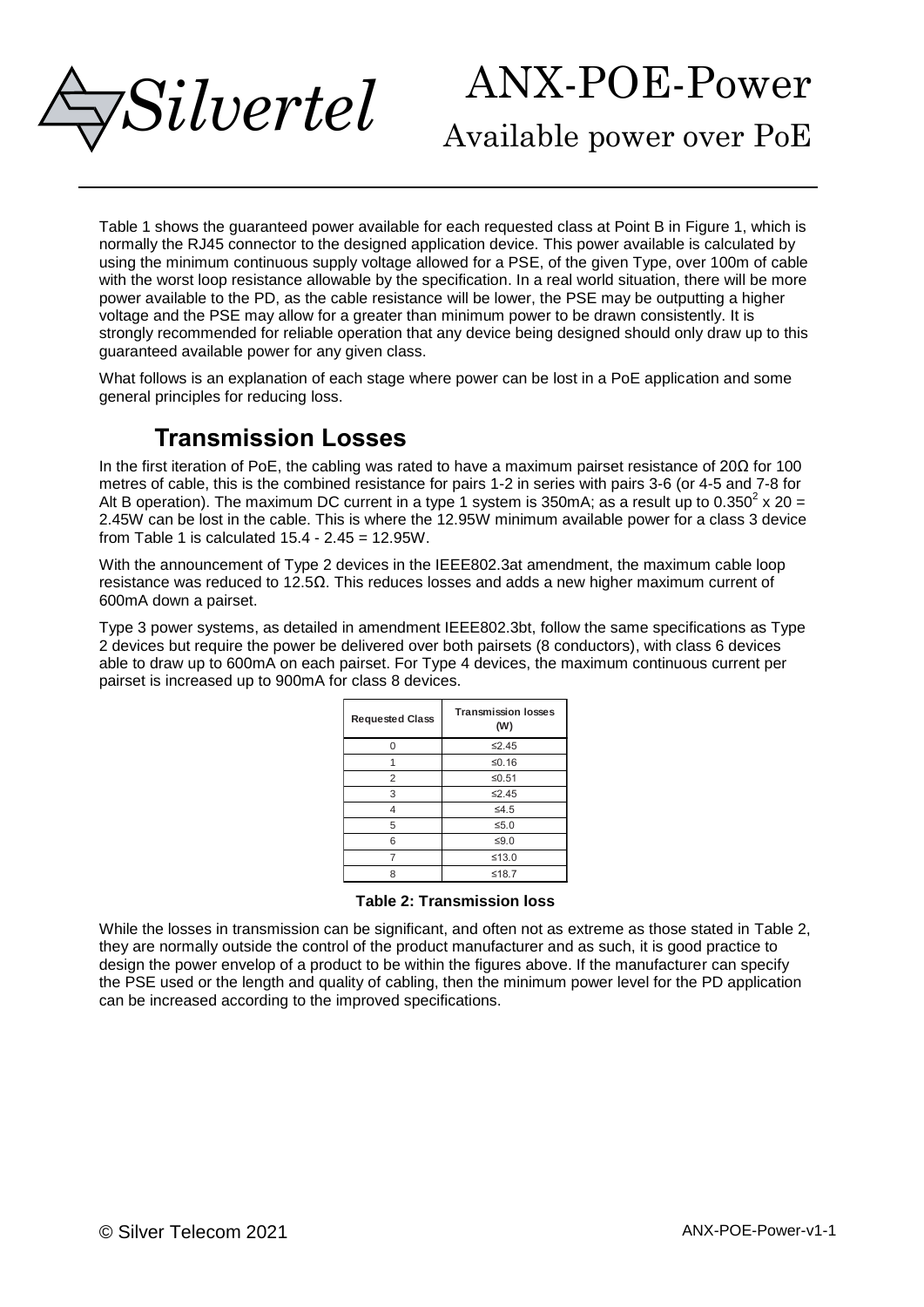

Available power over PoE

### **Polarity protection**

PDs are required to be insensitive to the polarity of the power supplied over each pairset, as a result rectification is required. This rectification can be the source of a large amount of power loss in a PoE system, especially with higher power applications. In general there are three technologies when it comes to rectification, standard diode arrays, Schottky diode arrays featuring a reduced voltage drop, and ideal rectification using MOSFETs to virtually eliminate the voltage drop in rectification.

To highlight the differences in technology a Silvertel Ag5412 PD Module was fitted to an EvalAgSil evaluation board and then tested with the three supplied different bridge rectifier modules and additionally a shorted bridge rectifier module created to be used as a comparison. [Figure 2](#page-2-0) shows the power dissipation of the bridge rectifiers by removing the power usage of the shorted bridge rectifier results from each of the bridge rectifier results.



**Figure 2: Bridge rectifier dissipation**

<span id="page-2-0"></span>The first bridge rectifier module utilises the DF01S which is a standard diode bridge rectifier with a forward voltage drop of approximately 0.9V per element. This is the cheapest option but will incur the most losses out of any rectification technology. This type of rectification is not recommended in Type 3 or 4 applications due to the significant losses and heat dissipation associated with the higher supply current.

The Second bridge rectifier module utilises the lower voltage drop of Schottky barrier rectifiers in the form of 8x SS36 diodes. These feature a lower forward voltage drop of less than 0.4V, resulting in a significant drop in losses in comparison to the DF01S module.

The final bridge rectifier module utilises active MOSFET rectification by using two FDMQ8205A ICs. This is the most expensive option, but offers the best performance in terms of losses. These provide a typical series resistance of 130mΩ on each pairset while power is supplied to the device, there will also be a small loss due to the internal drive circuitry.

The Ag5412 PD Module can achieve an efficiency of 93.3% under normal conditions, but can only achieve 92.4% in this evaluation board setup; the additional loss will be due to the resistance of the traces and the sockets for the bridge rectifier module and the Ag5412 module. [Table 3](#page-3-0) shows the maximum output power that can be achieved before the 25.5W input power is reached.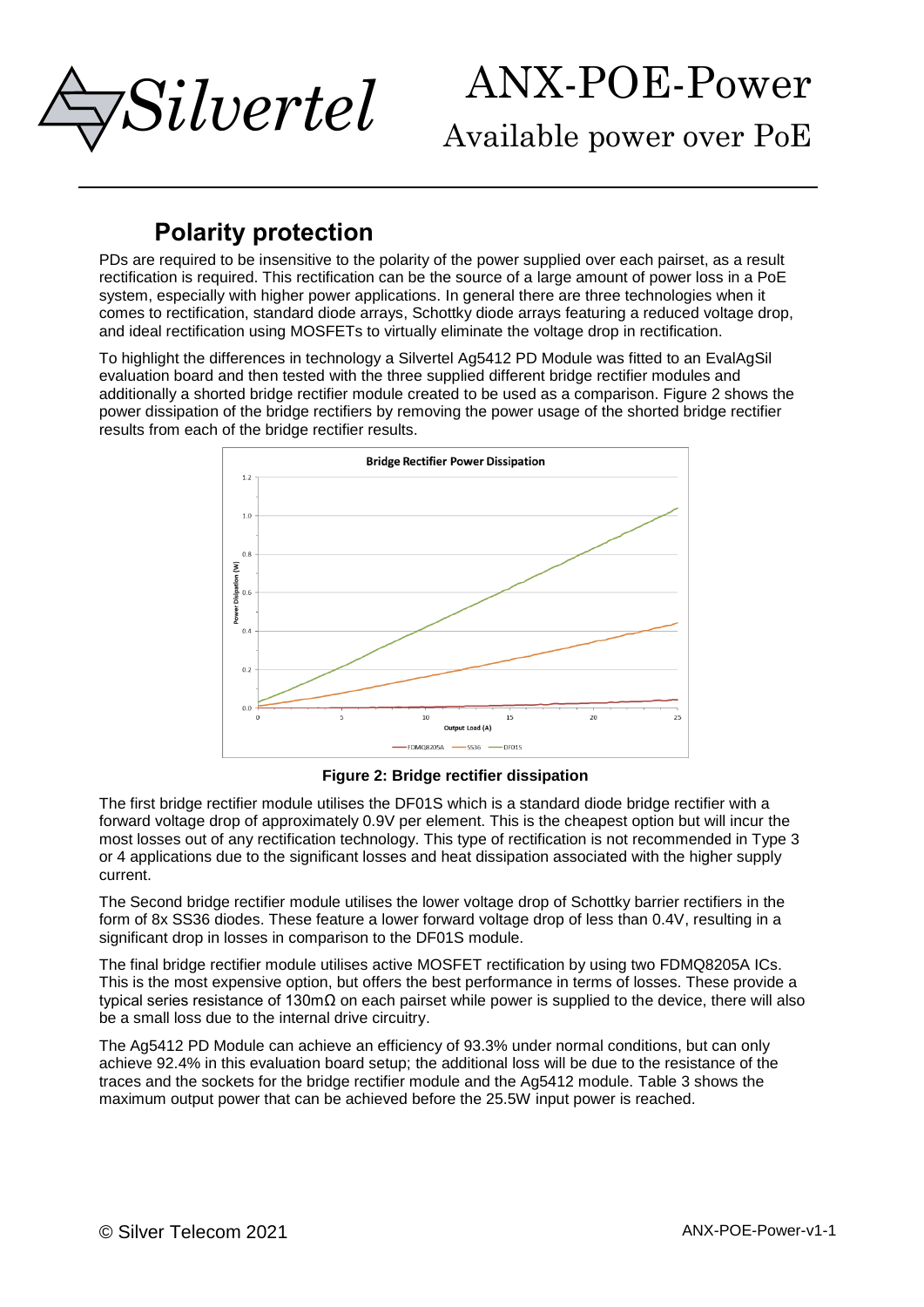

## Available power over PoE

| <b>Bridge</b><br><b>Rectifier fitted</b> | <b>Max power Output</b><br>(W) | <b>Difference</b><br>(W) |
|------------------------------------------|--------------------------------|--------------------------|
| Ag5412 only                              | 23.45                          |                          |
| <b>FDMQ8205A</b>                         | 23.34                          | $-0.11$                  |
| 'SS36                                    | 23.21                          | $-0.24$                  |
| DF01S                                    | 22.74                          | $-0.71$                  |

**Table 3: Maximum Output Power**

## <span id="page-3-0"></span>**EMI Suppression**

When it comes to EMI suppression, the recommended circuit Silvertel recommends is three 1kΩ @100MHz ferrite beads on both the  $V_{\text{int}}$  and  $V_{\text{int}}$  rails. This is a general purpose recommendation that should provide more than adequate suppression for the vast majority of applications. This comes with the trade-off of efficiency, adding more than the required amount of suppression to a circuit reduces its efficiency and adds more heat to dissipate inside the enclosure.

Even if a given level of suppression is required in an application, there are methods of reducing the losses. As standard, fitted to the EvalAgSil, are six Wurth 742792096 1kΩ @100MHz ferrite beads, these are rated for up to 1A with DC resistance of less than  $0.3\Omega$  in an 0805 package, however this equates to almost  $1.8Ω$  resistance on a rail supplying up to 1.8A for a class 8 device.

One method of reducing these losses is to increase the package size of the ferrite beads. As an example six Taiyo Yuden FBMH4525HM102NT ferrite beads were installed, these are still rated at 1kΩ @100MHz but are rated for up to 3A in an 1810 package and have DC resistance of less than 0.06Ω. This has a significant saving in power dissipation as can be seen in [Figure 3,](#page-3-1) at the expense of a much larger board area required to fit the larger components.



<span id="page-3-1"></span>**Figure 3: Ferrite bead dissipation**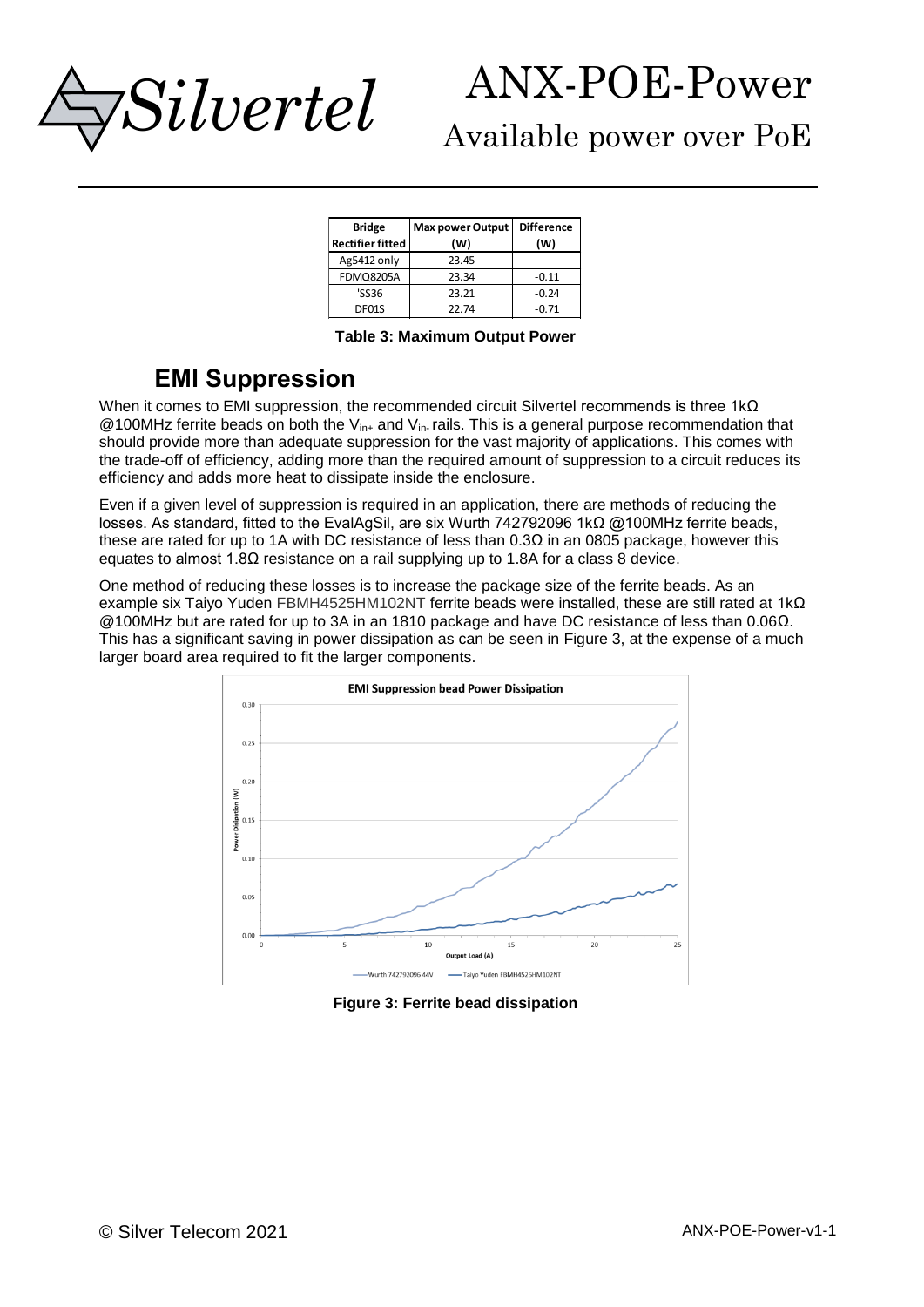

Available power over PoE

## **Data Transformer**

The power dissipated across the Ethernet data transformer is small relative to the power delivered to the application but it is still a source of power loss. Fitted to the majority of Silvertel's evaluation boards including the EvalAgSil is the Wurth 749052050. As a comparison an Abracon ALAN310001-3J61DT transformer was fitted to the EvalAgSil. While both of these transformers are rated for up to 100W applications, the Wurth part is a more premium option, which as a result features lower DC resistance for similar levels of performance, this can be seen in [Figure 4](#page-4-0) with the Wurth data transformer dissipating less than half of the power of the Abracon transformer at 25W.

For high power applications, it should be noted that this extra dissipation may result in a significant difference in temperature between the two transformers tested.



**Figure 4: Data transformer dissipation**

### <span id="page-4-0"></span>**Trace Length**

The final element that should be considered for power losses is the traces in the board itself. For a standard 1oz copper PCB layer, a 10mil track will have a resistance of approximately 0.05Ω for every inch of track. Since these tracks are in series with each other, it can be assumed that there is 0.1 $\Omega$  of resistance added for every inch the traces have to be routed to connect the Rj45 connector to the module's pins.

As a result it is recommended to fit the data transformer as close as possible to the RJ45, and fit the module close to the data transformer with as wide tracks as possible in a design avoiding vias and right angles were possible, as these will increase the resistance of the trace.